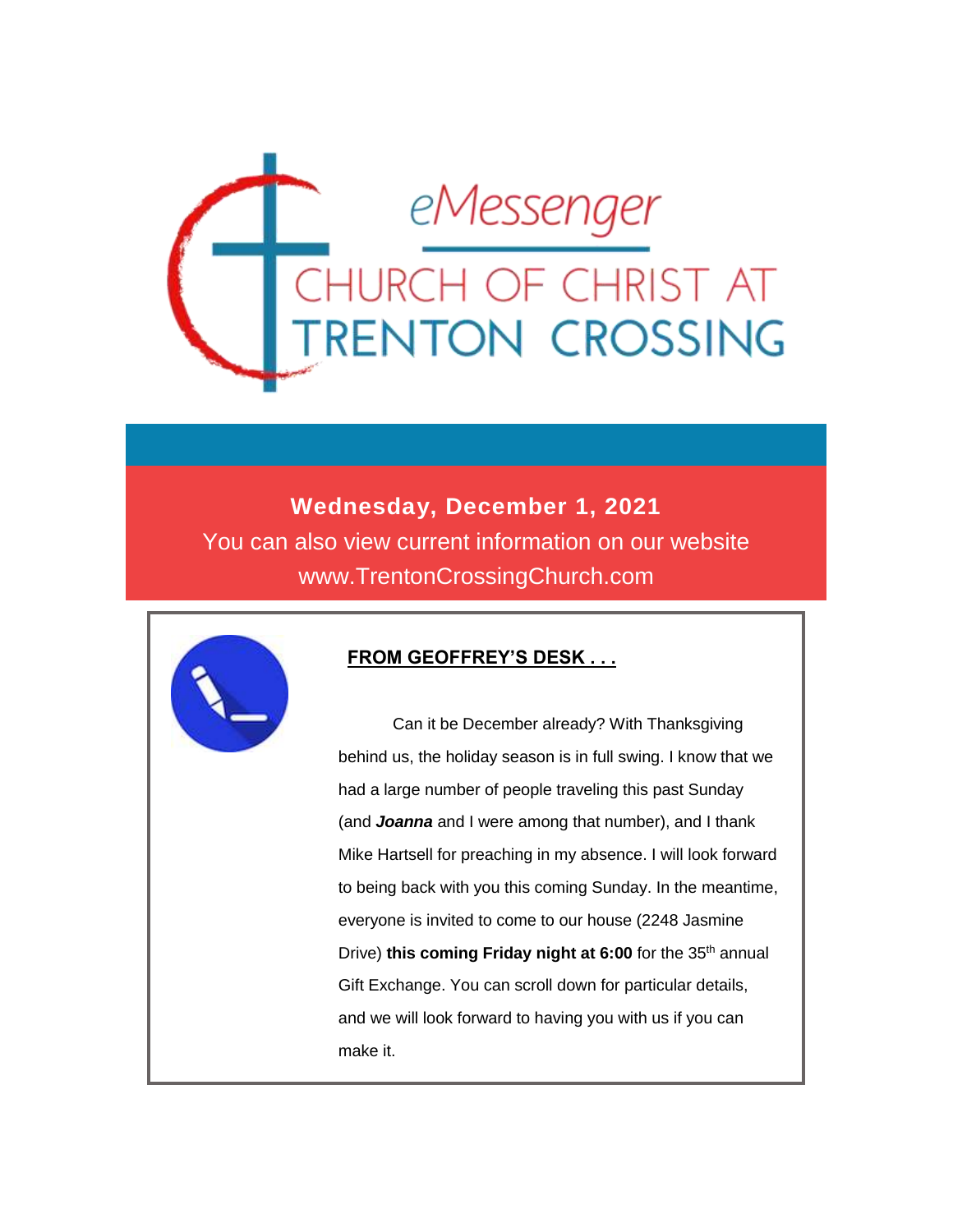We received the good news this week that *Mark and Clair Muiznieks'* children, *Mia and Drew,* were baptized this past weekend while the family was in Florida. That is always a cause for rejoicing, and we send out our best wishes for Mia and Drew in their walks with Jesus.

 Finally, our sympathy is extended to *Lauren Merchant* in the death of her father *Stan Birdwell.* He passed away on Monday, and his visitation will be in Nashville **this Friday evening** with the funeral on **Saturday morning**. You can scroll down for details, and let's all be keeping the Merchant and Birdwell families in our prayers.

-gs-



**Annual Gift Exchange for Adults of All Ages THIS Friday, December 3, 6:00pm**

The time has rolled around for another Gift Exchange hosted by Geoffrey and Joanna Sikes. Adults of all ages (from Young Adults to the Young at Heart) are invited. Leave the kids at home, and plan on coming and having some fun! The gift exchange is **THIS Friday**, December 3, beginning at 6:00pm at Geoffrey and Joanna's home (2248 Jasmine Drive).

Each person should bring: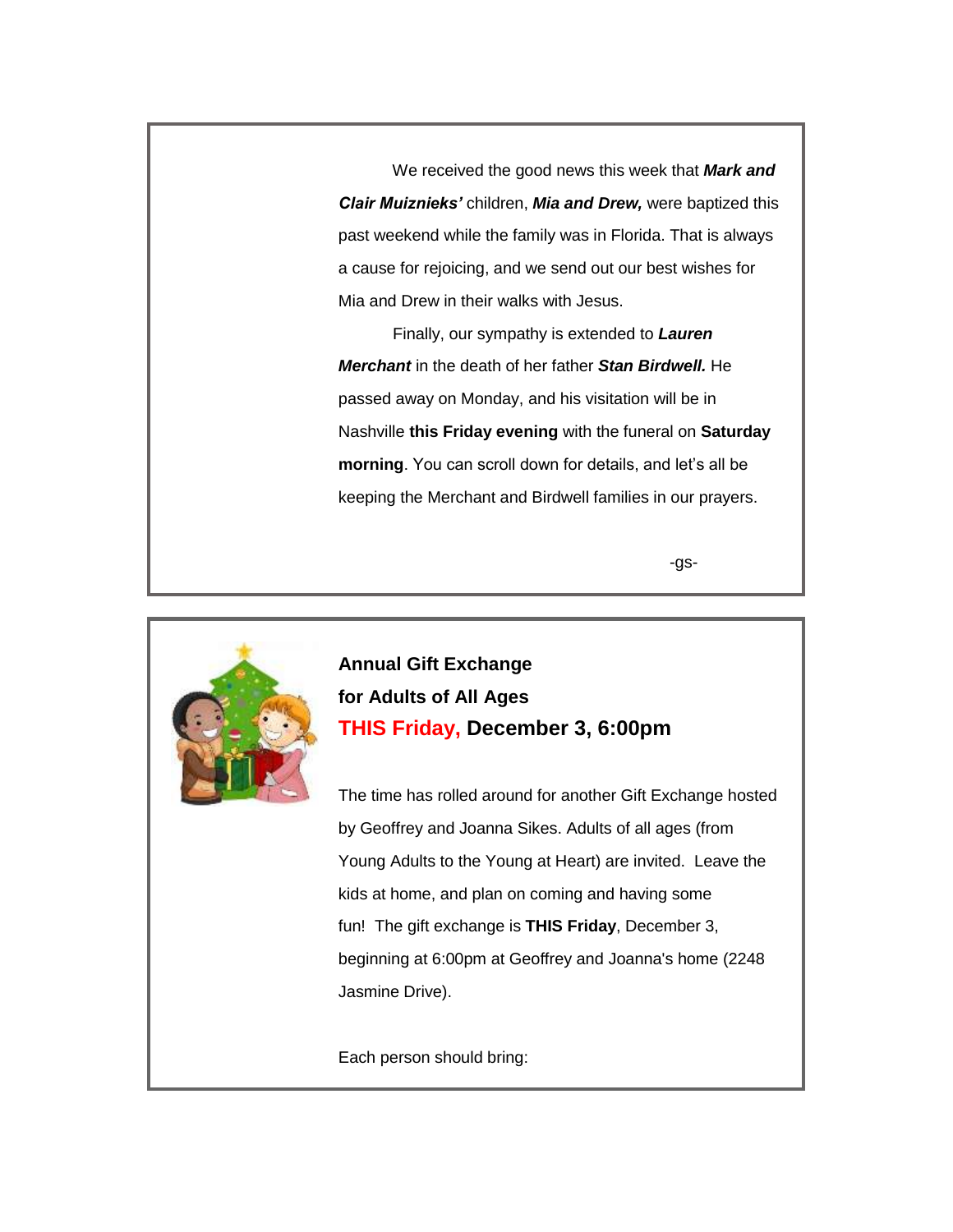- 1. A gift to exchange
- 2. A 2-liter drink (one per person or couple)
- 3. Finger Food
- 4. A sense of humor

Please do not spend a lot of money on a gift. You may have the perfect "re-gift" at your house right now. Be creative, and get ready to enjoy a great time together.



#### **Sympathy**

We express our sympathy to Lauren Merchant and her family at the passing of her father, Stan Birdwell. He passed away Monday. Visitation will be Friday, 4-8pm, at the Woodbine-Hickory Chapel Funeral Home (5852 Nolensville Rd. in Nashville), and Saturday, 10:30-11:30am, at the Antioch Church of Christ, with the funeral at 11am.

We also extend our sympathy to Myrna Travis at the passing of her brother, Richard West. He passed away Saturday.

And, we extend our sympathy to Dottie Hall at the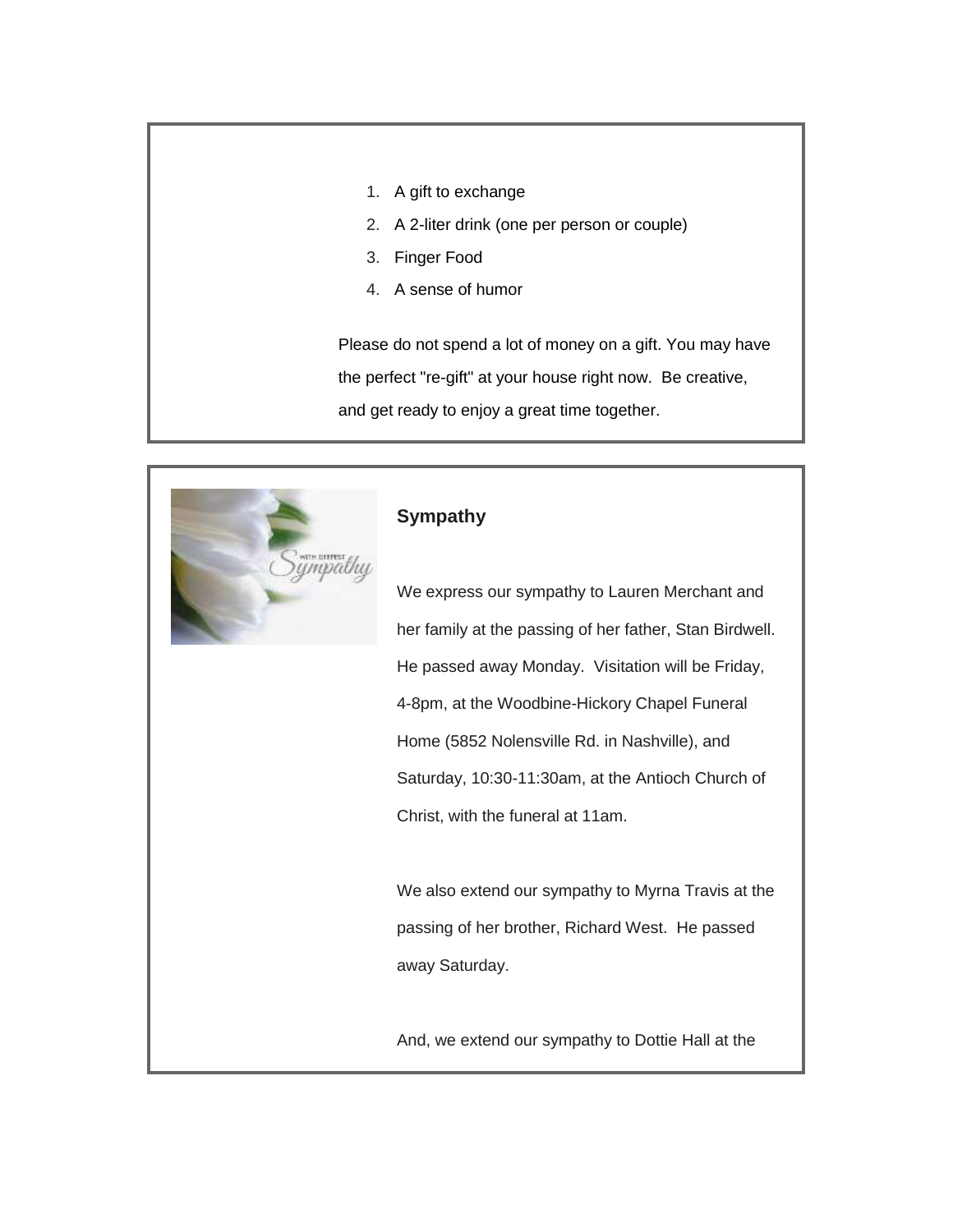passing of her grandson, Caleb Jackson. His

funeral was last week.



# **Upcoming Events**

- **THIS Friday, December 3 -** Annual Gift Exchange hosted by Geoffrey and Joanna Sikes, 6pm
- **Sunday, December 12 -** TC Young Adult Christmas Party, 5pm
- **Wednesday, December 15 -** Final Wednesday Morning Ladies Bible Class until Wednesday, January12.
- **Saturday, December 18 -** TC Youth Group Christmas Party
- **Sunday, December 19 -** Wrapping Day at The Well, 1:30pm
- **Friday, December 31 -** TC Youth Group Lock-In

**More information about Upcoming Events can be found in the box below.**

# **Church News Medicare Enrollment Assistance -** If you have questions or concerns about your Medicare benefits, we have 2 members who are willing to assist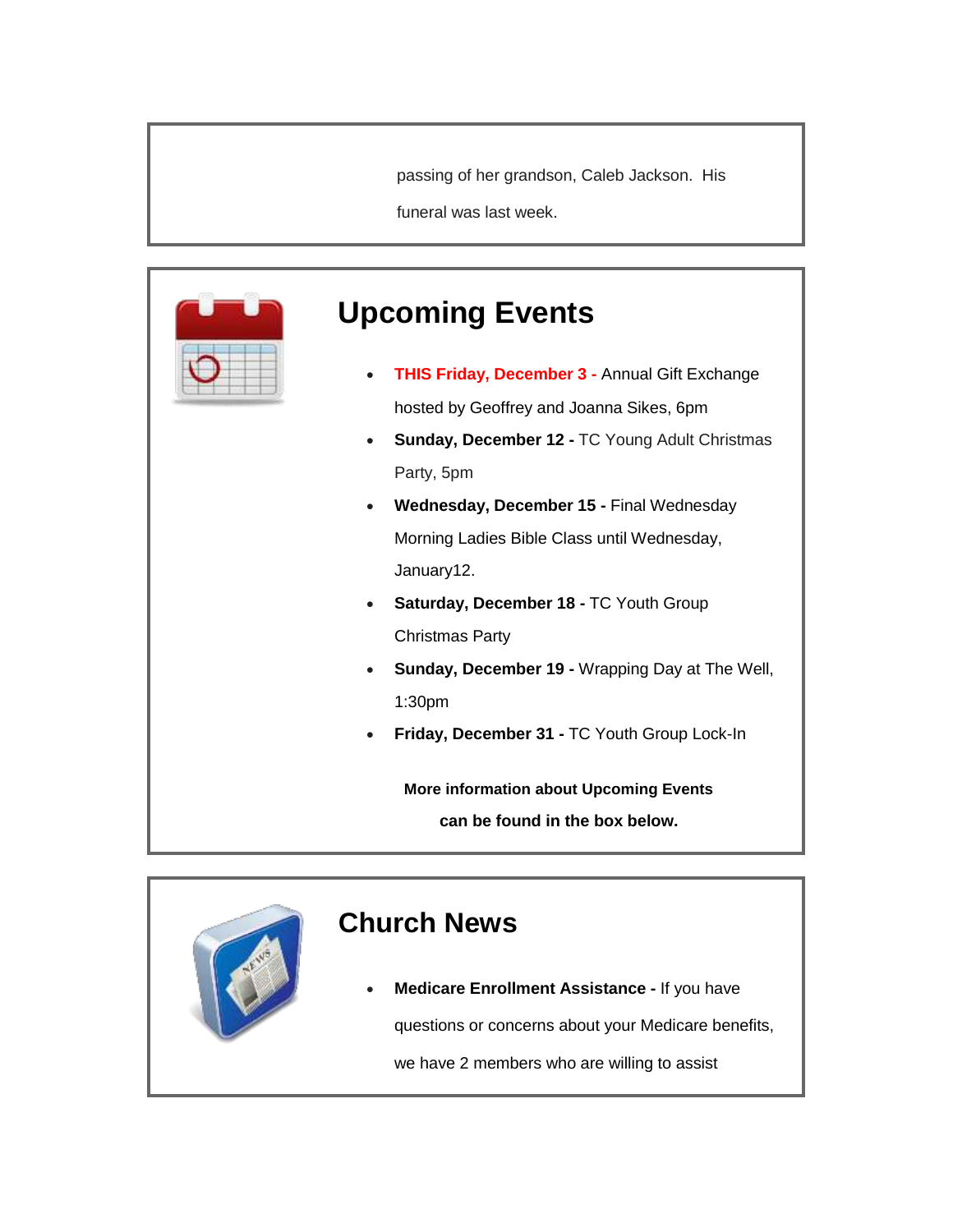you. You can call Rodney Stumphf at 931-980-7454 or Judy Key at 931-552-1515. The Annual Open Enrollment Period ends on December 7.

- **Dorcas Ministry -** The Dorcas Ministry usually meets every 2nd Thursday from 6-8pm in the Fellowship Hall. **Due to the holiday season, they will not meet in November and December.** This ministry is for anyone of any age or talent level interested in crafting for God's glory.
- **Parkinson's Awareness -** The Parkinson's Awareness Group usually meets the 2nd Thursday of each month at 3pm in our Fellowship Hall. **They are taking a break from their meetings, but they plan on resuming in January.**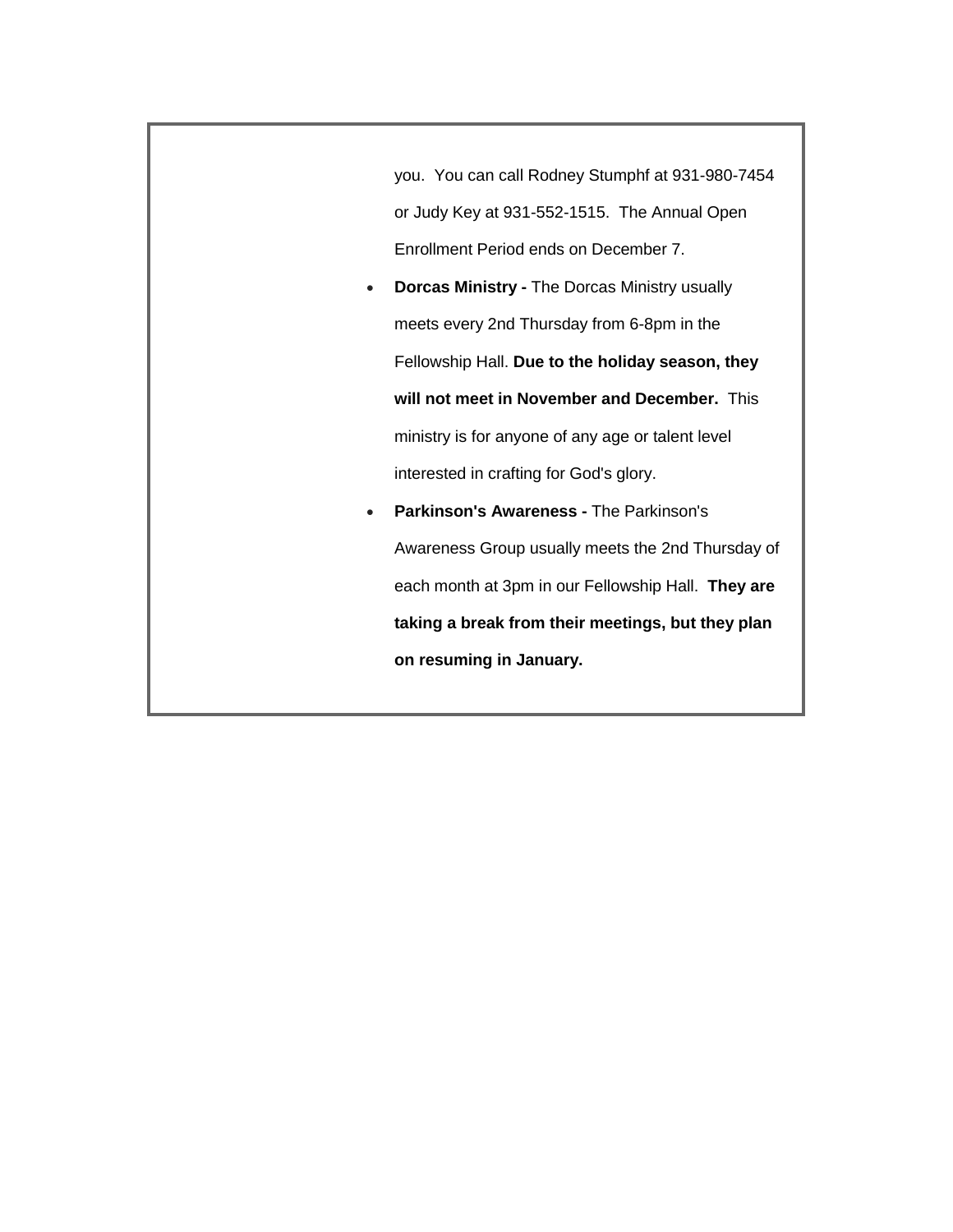

Our TC Young Adults (ages 20s and 30s) are having a Christmas Party on Sunday, December 12, at 5pm. We will have dinner and play Dirty Santa. Bring a side dish and a \$10-\$15 gift. The party will be at Ron and Amanda Smith's home, 321 Edmondson Ferry Rd.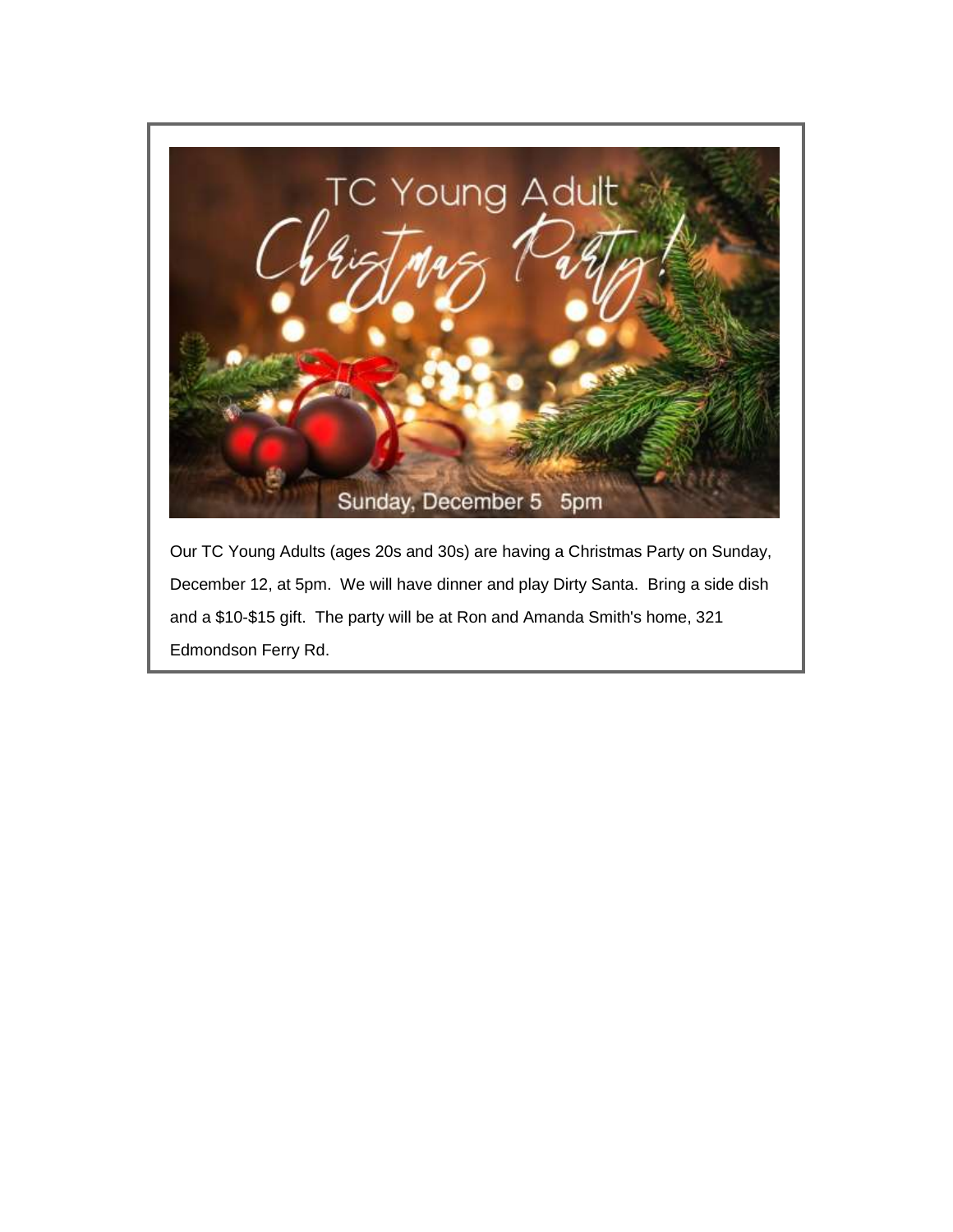

Jeff and Misty will be purchasing 2 larger items for each gift, so financial donations are accepted. We need donations by Wednesday, December 15. We will have a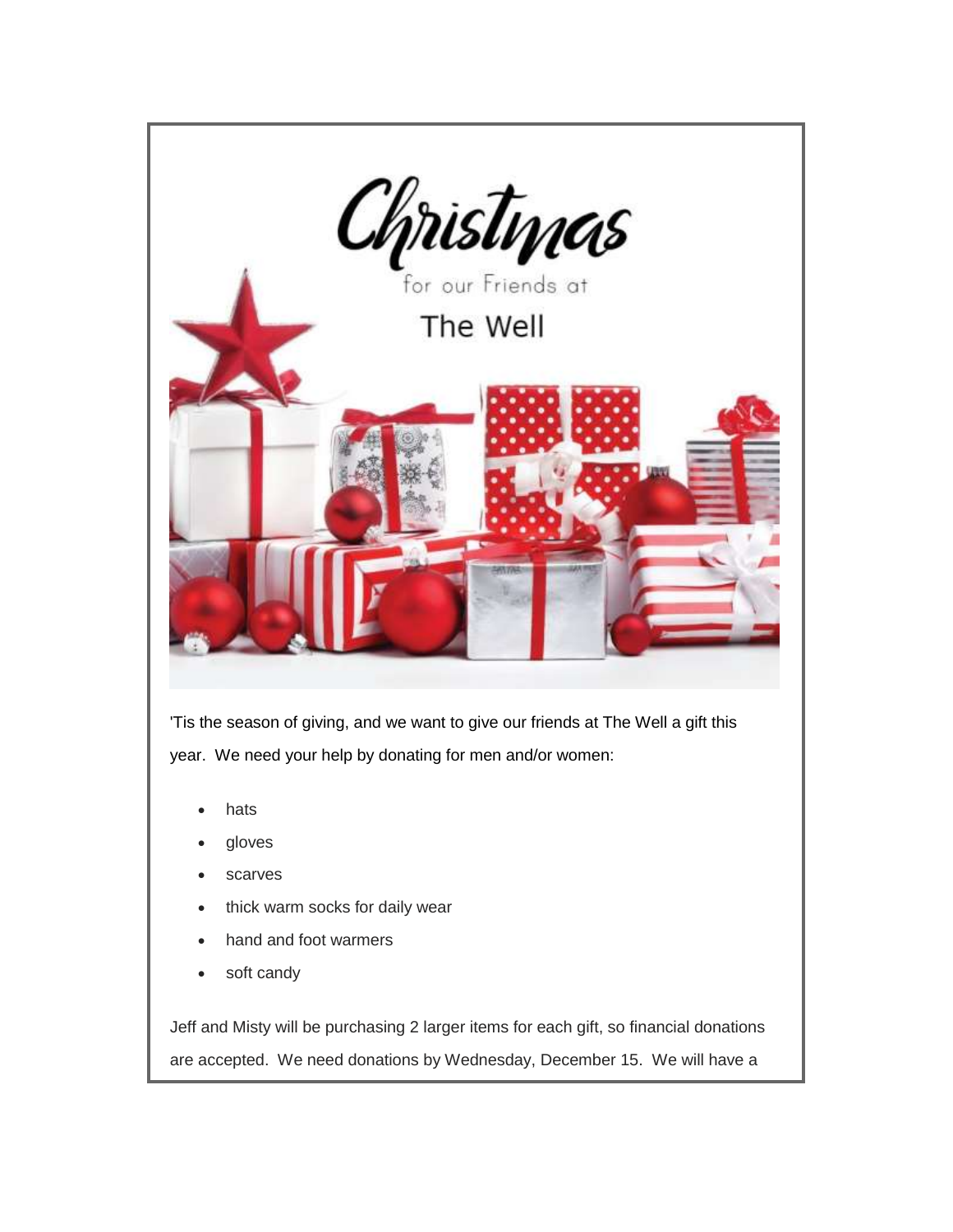Wrapping Day at The Well on Sunday, December 19, at 1:30pm. We will have a collection bin at the Welcome Center.



# **Baptism**

We are happy to announce that Mia and Drew Muiznieks (children of Mark and Clair Muiznieks) were baptized last week by their dad.



#### **Welcome Shivelys!**

We want to welcome Mark and Billie Shively, and their sons, Trey and Ty, to our Trenton Crossing family! Mark works for the local school system, and Billie is a homemaker. Also, Mark is the nephew of Cindy (and David) Schmittou.



#### **Graduating**

Sarah Boyd, daughter of Keith and Julia Boyd, is graduating from the University of Tennessee Chattanooga on December 11. She has earned a BA in Art Education and a minor in Education. Congratulations, Sarah!!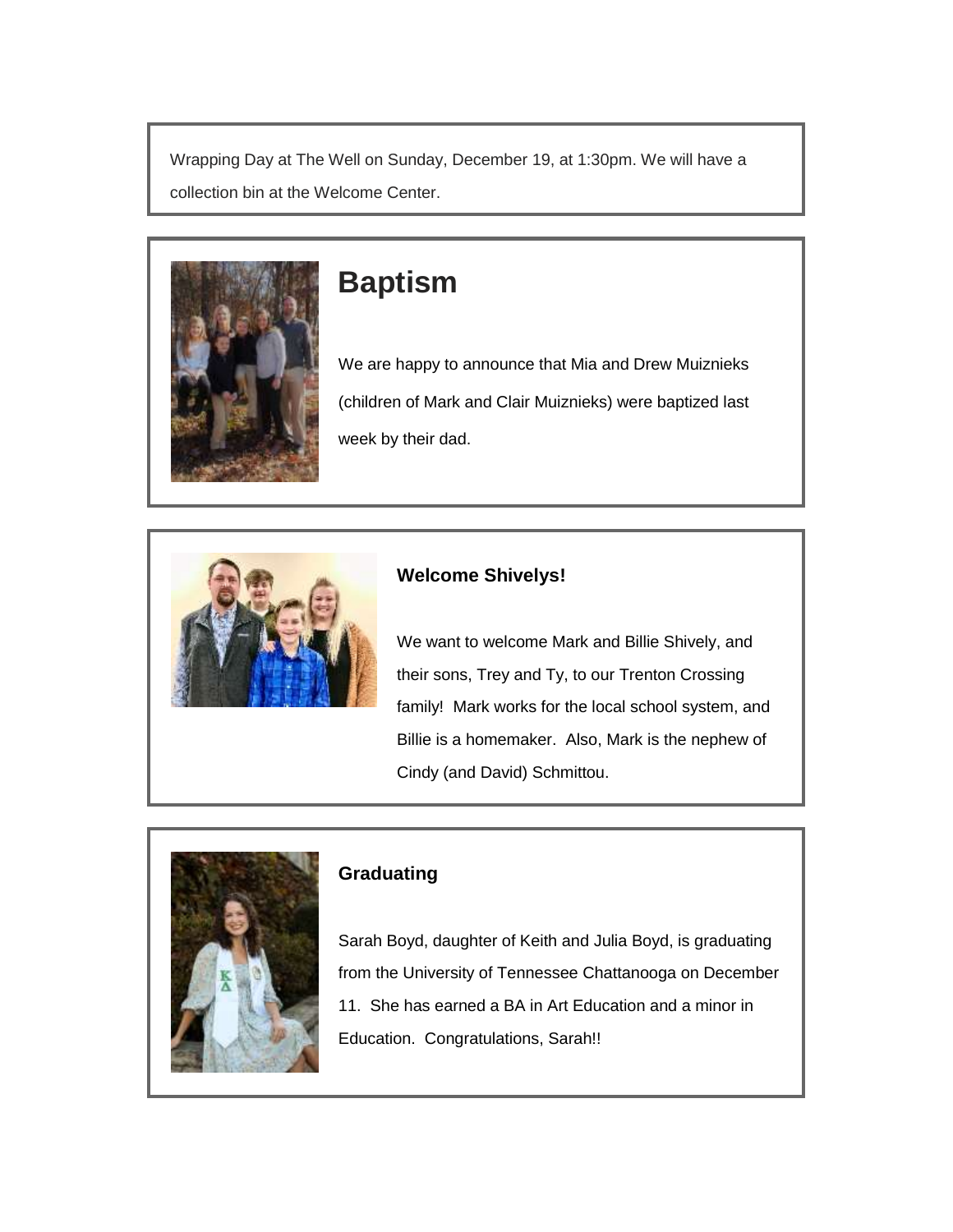

#### **VBS Needs Boxes**

BJ Worthington is already working on our 2022 VBS. He is in need of large cardboard boxes. If you have **cardboard boxes** of any size, the larger the better--including tv and appliance boxes, please consider dropping them off in the Fellowship Hall in the identified space between now and Christmas. **The boxes need to have all sides and a top and bottom.**



### **Wednesday Night Ladies Bible Class**

In our Wednesday Night Ladies Bible Class, we will be finishing the Women of the Word in December and will be ready to start the Genesis Study beginning January 5<sup>th</sup>. We will be studying "God of Creation" by Jen Wilken.

The opening chapters of Genesis teach us fundamental truths about God. We watch Him bring light after darkness, order after chaos, and rest after toil—all through the power of His Word.

Over 10 sessions of verse-by-verse study, dive into Genesis 1-11 by following three critical stages of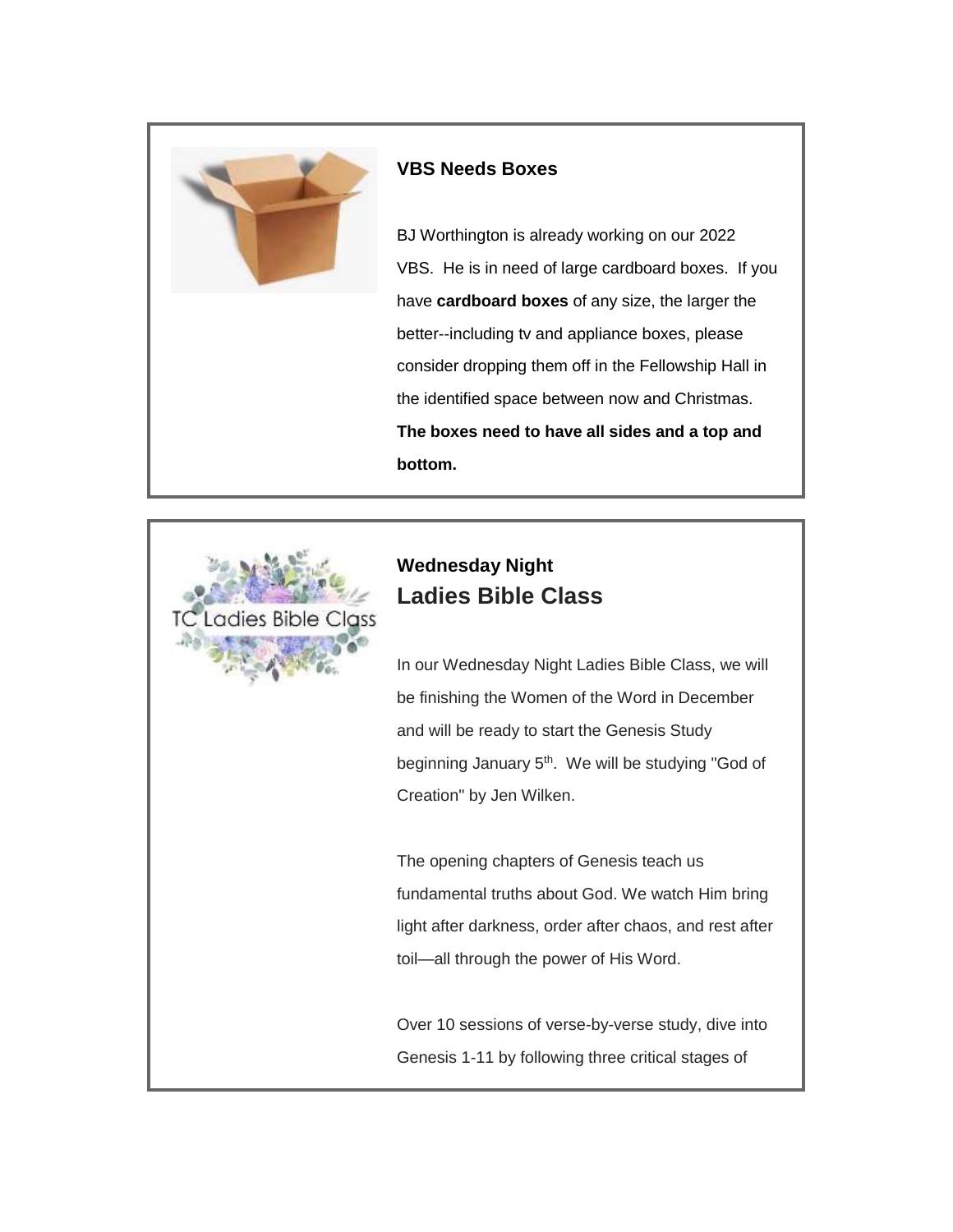understanding: comprehension, interpretation, and application. Revisit familiar stories and historical figures, challenge your basic knowledge, and discover deeper meanings in the text. As God reveals Himself through Scripture, we can only begin to understand ourselves when we first glimpse the character, attributes, and promises of our Creator.

Please join us for a great time of study and fellowship together.



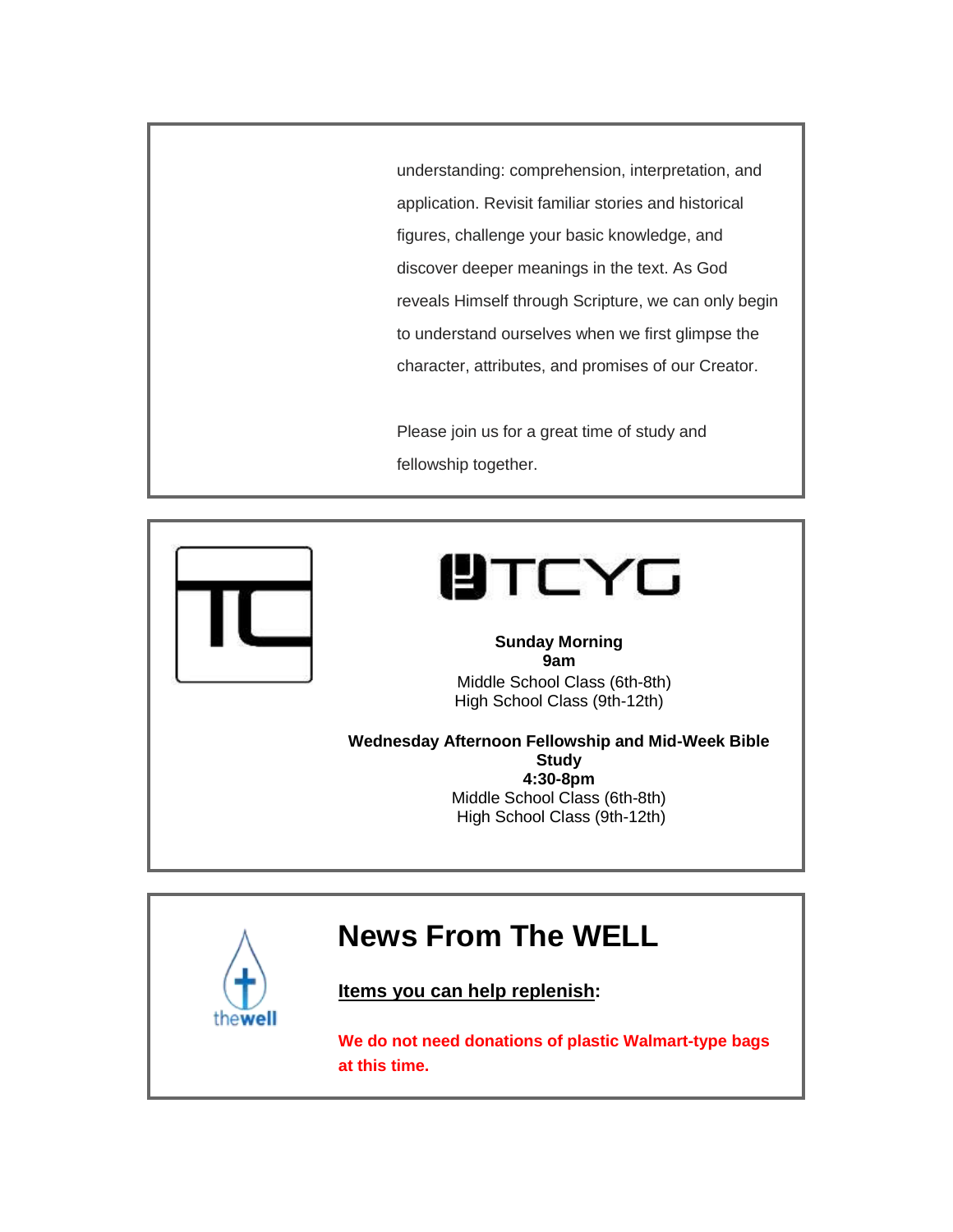#### **What we are needing right now:**

- Children's clothing and shoes. Size 6t-plus size kids. (We are almost completely wiped out.)
- Men's clothing in SMALL sizes (28-32 pants)

Please make sure that your donated items are clean and in great shape. Drop-off times are Monday and Wednesday, 1-6pm. Come to the back of the building and ring the doorbell. Someone will come to the door and receive your donations.

#### **Clothing Guidelines:**

- Drop-off times are Monday and Wednesday, 1-6pm. Come to the back of the building and ring the doorbell. Someone will come to the door and receive your donations.
- We are ONLY accepting items that are in GREAT shape. Please send all other items to another ministry in town.
- The green bin behind our building is closed at this time. Please do not leave your donations outside! Any items left outside will be disposed of.

**Food Item:** We need individual packets of instant mashed potatoes--the "add water only" type.

#### **Well Contact Information:**

931-802-2889 TheWell@TrentonCrossingChurch.com



**If you or someone you know needs to be added to our TC Prayer List, please contact the church office.**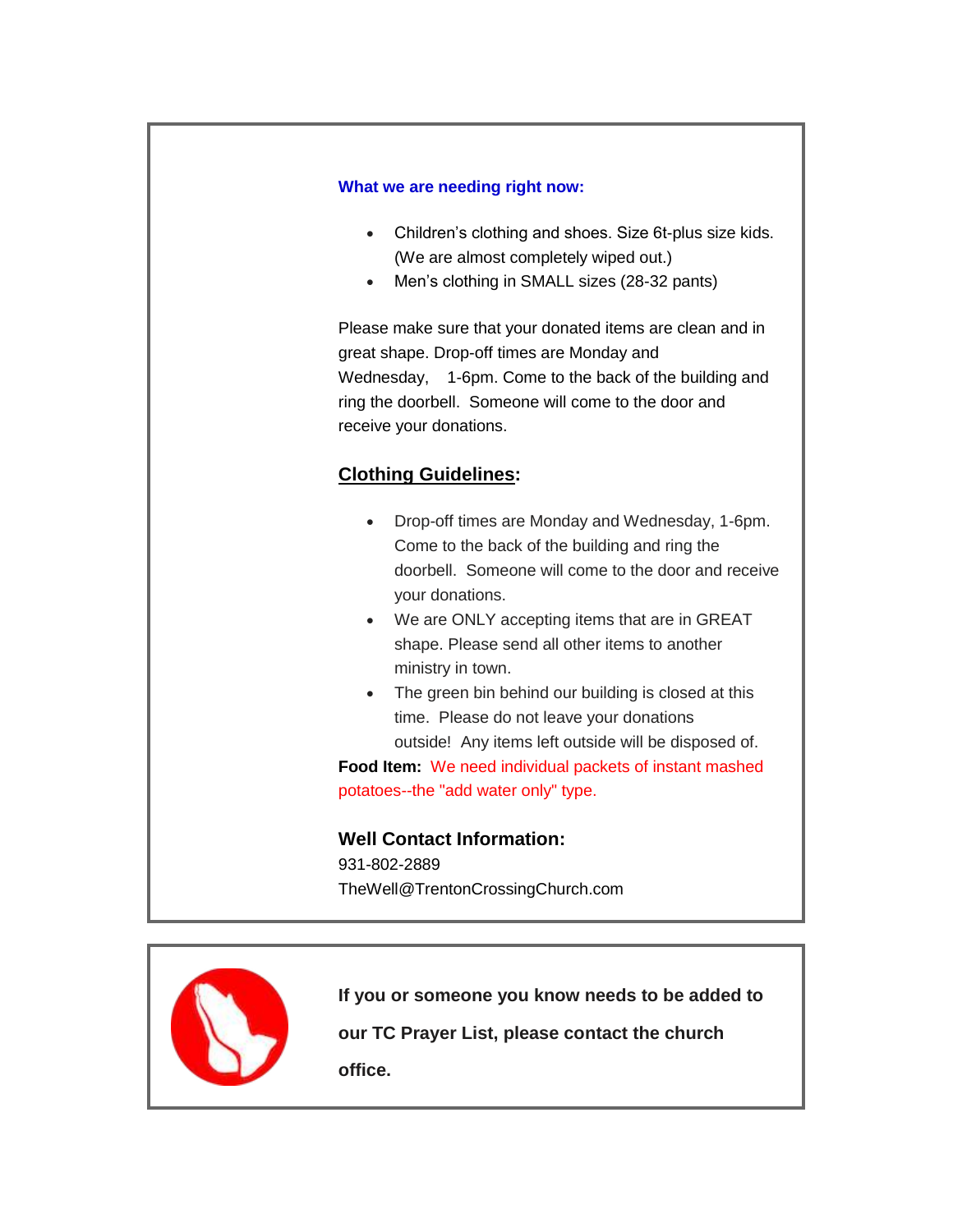- **Rehab:** Colleen Combs is in AHC Rehabilitation Center, 900 Professional Park Dr. Room 107, while recovering from a fractured hip.
- **Continued Prayers:** Donna Allison, Colleen Combs, McKenzie Banning, Geneva Chester, Glen & Marilyn Ezell, Lenetta Graves, Kara Alsup Harris, Nell Harris, Marlene Hawkins, Carmen Kirby, Bob Lewis, Mary Linton, Ann Suddeath, Greg Troupe, and Harold and Carolyn Vann.
- **Home-Centered:** Linda Allen, Jimmy & Betty Collier, Penny Darnell, Frances Johnson, Virgie Mallory, and Dorothy Oliver.
- **Basic Training:** Raleigh Whelan. His address is: PFC Raleigh Whelan, D Co 2-48th Inf Regt 4th Pit, Colorado Ave Bldg 654, Fort Leonard Wood, MO, 65473
- **Family & Friends**: Shannon Bruening (granddaugher of Joe and Shirley Marable) is recovering at home; Glen Chester (brother of Teresa Winn); Linda Crow is recovering from a fall; Mya Everett (granddaughter of BeBee and Jody Townsend) is undergoing radiation and chemo treatments for cancer; Aiden and Kinsley Gustafson (grandchildren of Carol Shelton); Isabel Johnson (16-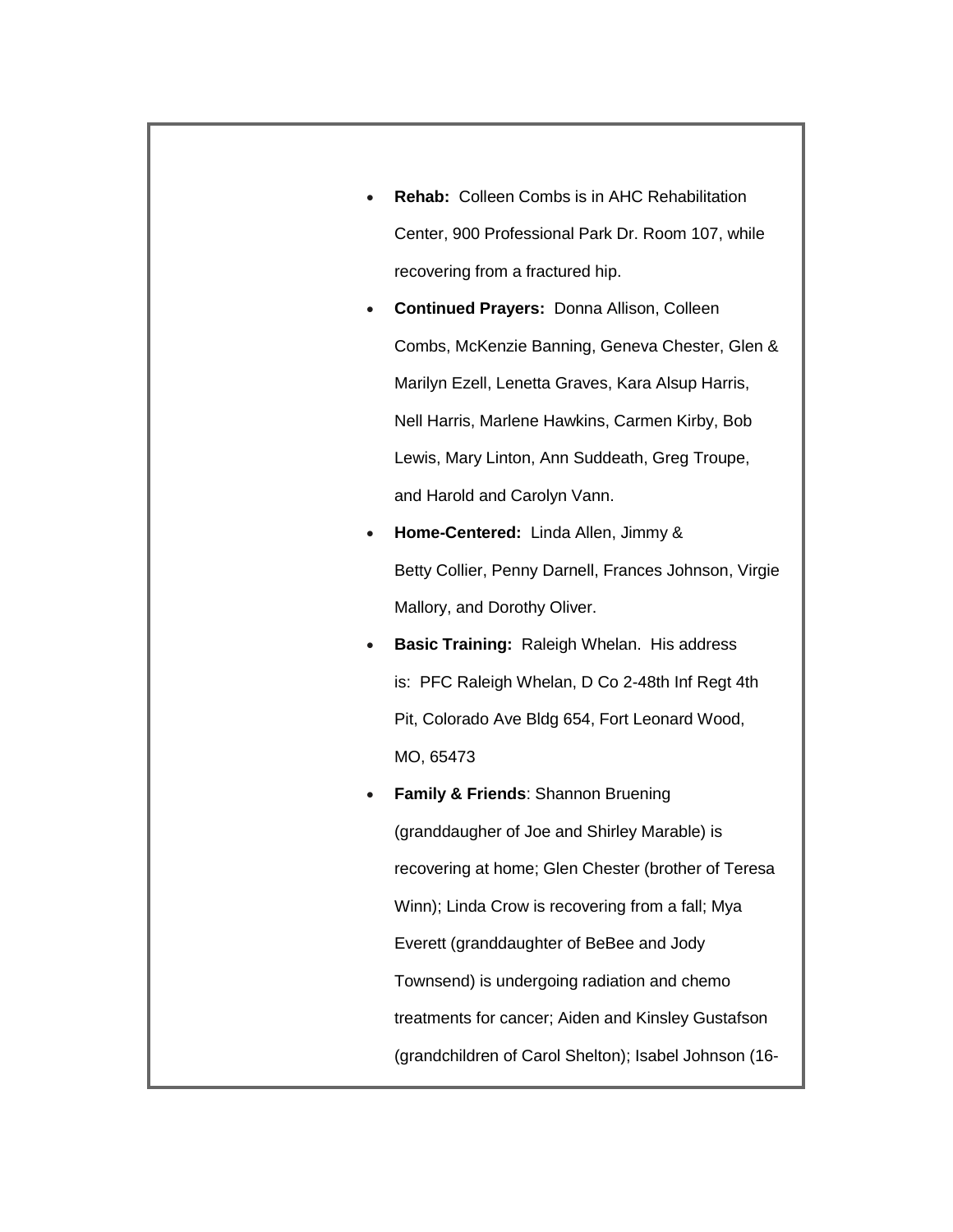year-old daughter of Jenny Muiznieks' friend) is fighting Leukemia; Chuck and Diane Middleton (parents of Chris Middleton); Tyler Roberts (Ken Roberts 12-year-old nephew) recently had a brain tumor removed. May be going to St. Jude; and Myron Warden (son of Marlene Hawkins) is now recovering at home.

 **Arcadia Senior Living:** Glen and Marilyn Ezell, Apt. 304;

Harold and Carolyn Vann, Apt. 232;

Lovetta Wright, Room 226 (175 Chesapeake Lane, 37040)

- **Fieldstone Place:** Dottie Hall, Room 1009 (51 Patel Way, 37043)
- **Jubilee House:** John Harrison, Room 114;

Barbara Tatum, Room 229 (475 Bellamy Lane, 37043)

 **The Villages at the River Club:** Pat Thompson, Apt. 308;

Betty Wood, Apt. 405 (1176 Warfield Blvd., 37043)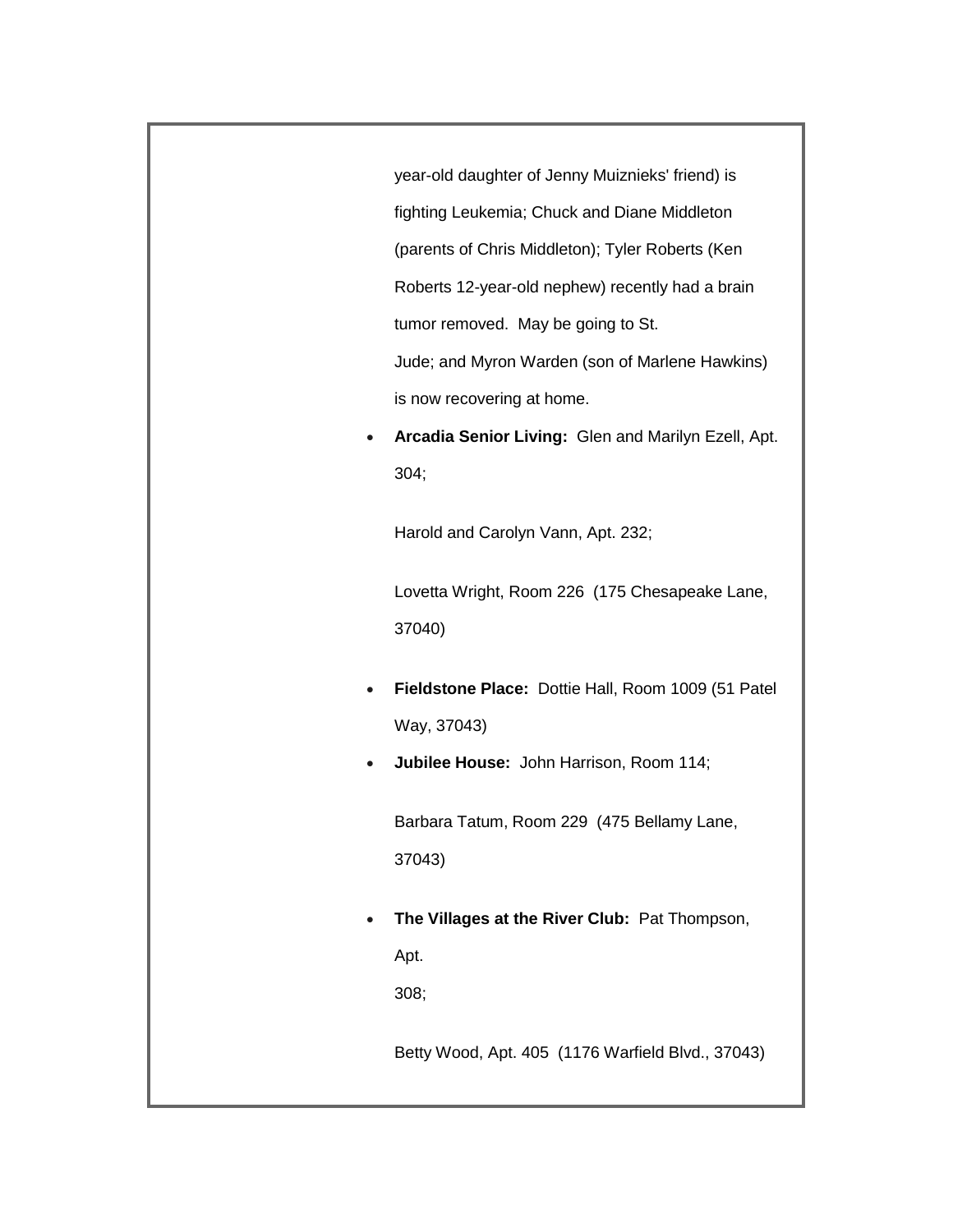- **Uffelman:** Tammy Roe, Apt. 302: (215 Uffelman Dr., 37043)
- **Walking Horse:** Anita Cooper, Room 125 (207

Uffelman Dr., 37043)



## **WAYS TO CONNECT**

In addition to our in-person worship assemblies and activities at the building on Sunday mornings and Wednesday nights, there are various ways for you to connect with us on Sundays, and they are posted below.

PLEASE NOTE: You DO NOT need to be registered on Facebook in order to access our Facebook page. Simply go to [www.facebook.com](http://www.facebook.com/) and go to our page (Church of Christ at Trenton Crossing)

**Sunday at 10am –** Live Stream Worship Our Facebook Page (Church of Christ at Trenton Crossing) Our Website (www. trentoncrossingchurch.com) YouTube (Church of Christ at Trenton Crossing)